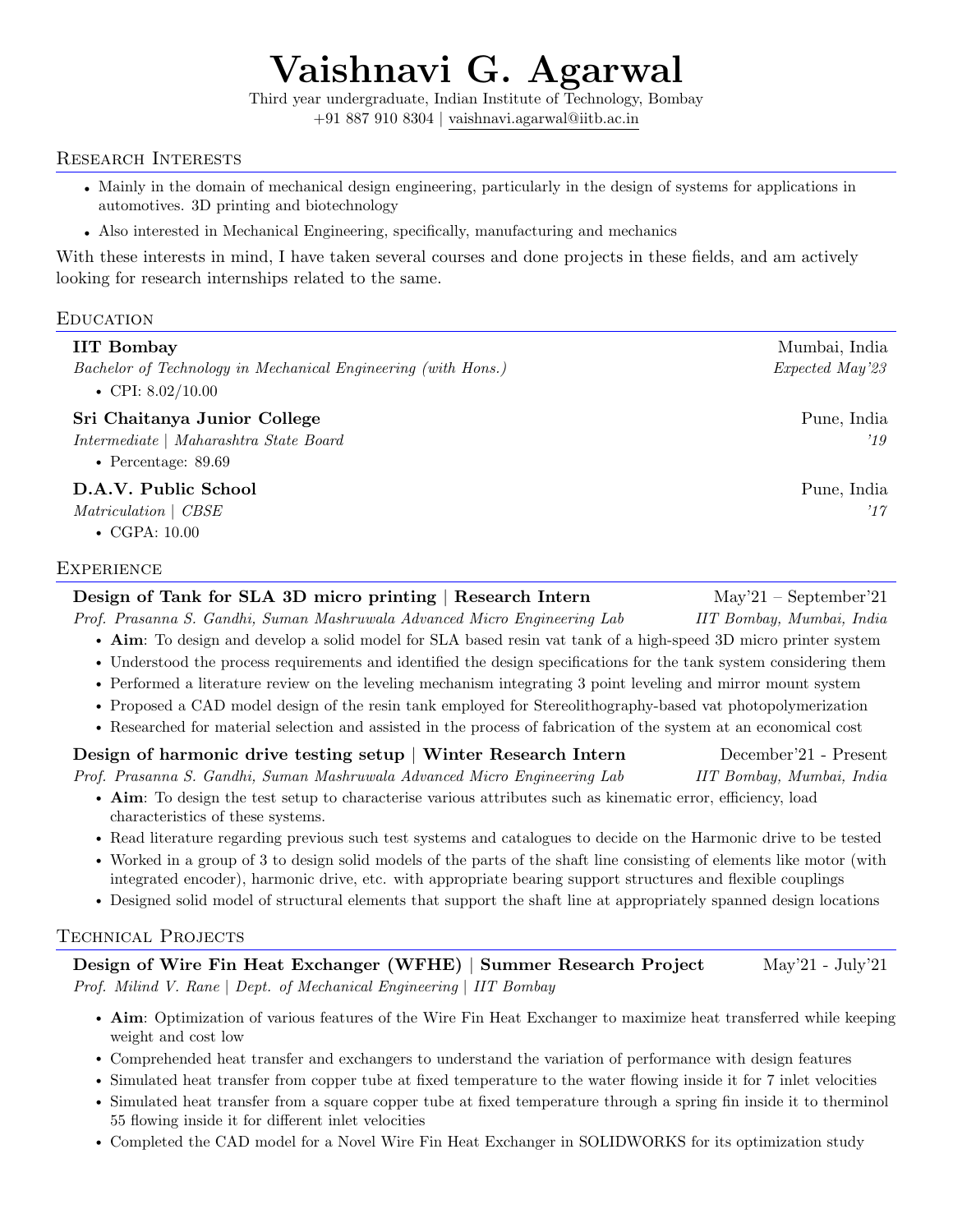#### Student Satellite Program, IIT Bombay April'20 - Present

#### Star Tracker based Attitude Determination System | Mechanical Subsystem

- Ideated and designed the flex PCB implementation strategy to reduce the size of the star tracker system
- Performed a survey on various structural designs of STADS to select a robust and Cubesat compatible structure

#### Ground Station Segment | Communication Subsystem

- Engaged in the setting up of the Institute's autonomous UHF band Ground Station support capable of carrying out half-duplex communication for establishing contact with satellites transmitting in the respective band
- Successfully operated a Kenwood TS-2000 to receive and transmit signals from various satellites and process data
- Gained technical expertise on ATmega32 and implemented USART and SPI protocols of communication on it
- Received and decoded weather image signals from NOAA and ISS satellites using the SSTV transmission protocol

#### Academic and Self Projects

#### Modelling MRR in Ultrasonic Machining | Course Project July'21 - November'21

Prof. Pradeep Dixit | Department of Mechanical Engineering | IIT Bombay

- Read literature on Grain Throwing, Grain Hammering Model, applications in industry and its current status
- Simulated the indentation of a single particle using Grain Throwing Model in Ansys and that of multiple particles in MATLAB and plotted the trends of MRR with change in amplitude and frequency of the tool
- Calculated the total MRR making approximations about the number of particles (fully packed) and volume of material removed from the depth of indentation (hemispherical indent)

#### Single-Minute Exchange of Die (SMED) | Course Project January'21 - May'21

Prof. Rakesh Mote | Department of Mechanical Engineering | IIT Bombay

- Conducted an extensive analysis on Toyota case study with special emphasis on lean manufacturing & Industry 4.0
- Documented the research on current and future applications and simulation of SMED by working in a group of 5

#### SONAR Technology | Course Project January'21 - February'21

Prof. Atul Shrivastava | Department of Mechanical Engineering | IIT Bombay

- Explained its working, discussing its active and passive modes and compared it with other technique like RADAR
- Worked in a group of 3 and prepared a report discussing SONAR Technology and its application in submarines

#### Morse to Synthesized Speech App | Institute Technical Summer Project April'21 - July'21

- Worked in a group of 4 to make a web application for people with partial disabilities or with voice impairments
- Implemented an end-to-end web application which synthesizes speech taking morse code as input
- Deployed a 3 phase pipeline TTS framework, having pretrained encoder, synthesizer and decoder for this
- Built a Flask framework to incorporate all the various parts of the project into a web app with a user-friendly UI

#### Technical Skills

| Software and packages      | : Catia, SOLIDWORKS, AutoCAD, Ansys, Adams Microsoft Office                    |
|----------------------------|--------------------------------------------------------------------------------|
| Programming                | $C, C++,$ Python, L <sup>A</sup> T <sub>F</sub> X, MATLAB, GNU Octave          |
| <b>Simulation Software</b> | : Proteus 8, CAMotics, CNC Simulator                                           |
|                            | Libraries & Web Development: Numpy, Pandas, Matplotlib, Seaborn, Tkinter, HTML |

#### Academic Achievements

- Acquired rank 25 in the Regional Mathematics Olympiad (RMO) in the Maharashtra and Goa Region October'17
- Finished amongst the top 30 in city in SPARK-Catch Them Young Exam conducted by Infosys, Pune May'15
- Secured 99.1 percentile and 99.73 percentile in JEE Advanced and JEE Main exams respectively May'19

#### Key Courses Undertaken

- Mechanical Engineering: Engg. Drawing, Engg. Mechanics, Strength of Materials, Solid Mechanics, Structural Materials, Mechanical Measurements, Manufacturing Processes I, Microprocessors and Automatic Control, Manufacturing Processes II, Kinematics and Dynamics of Machines\*, Industrial Engineering & Operational Research\*
- Other courses: Biomedical Microsystems\*, Biology, Psychology, Introduction to Economics, Developing a Proof-of-Concept (Basic and Advanced)